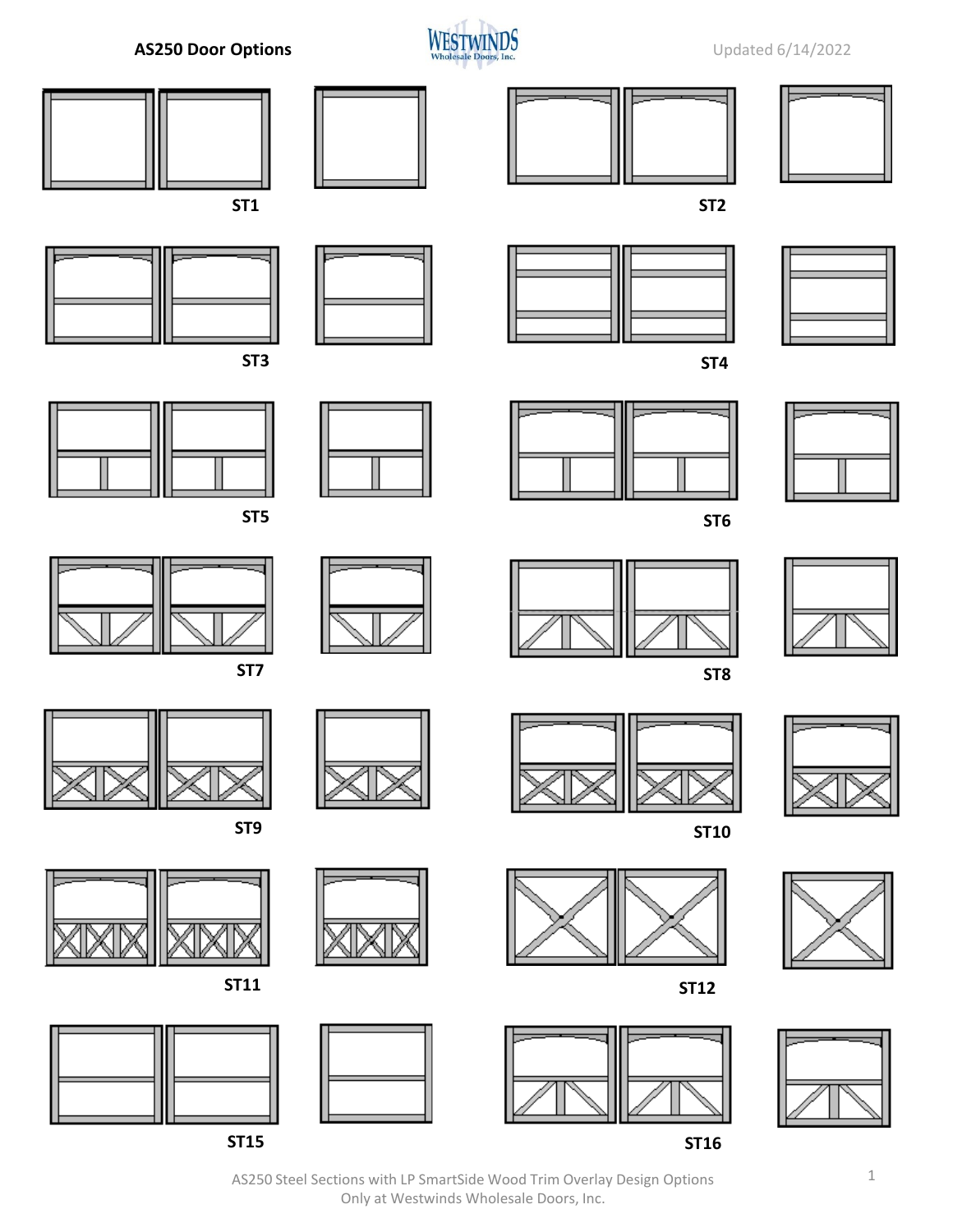







**ST19 ST20**



**ST17 ST18**













**ST22**



**ST27 ST28**









**ST21**









AS250 Steel Sections with LP SmartSide Wood Trim Overlay Design Options Only at Westwinds Wholesale Doors, Inc.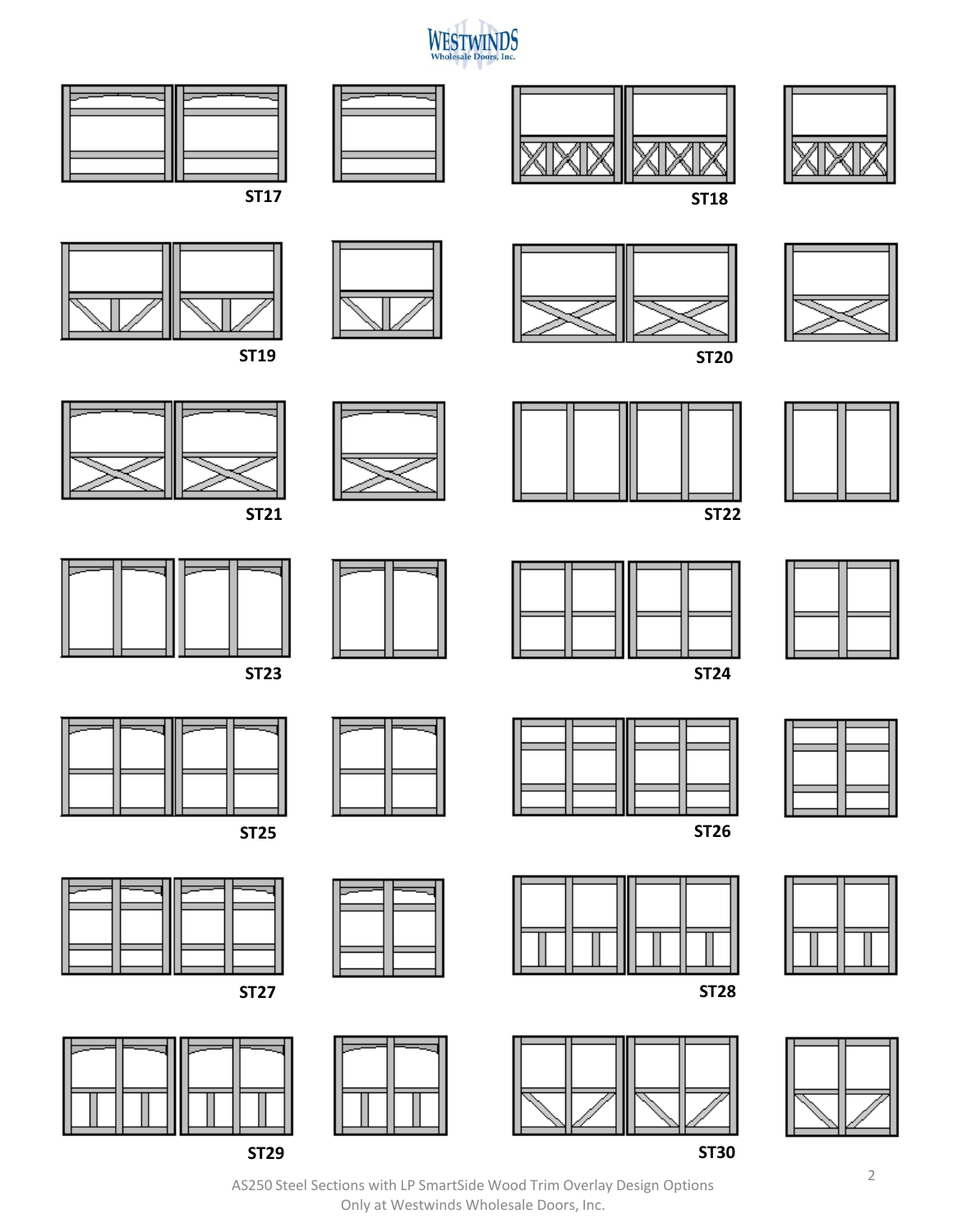













































**ST39 ST30** 





























AS250 Steel Sections with LP SmartSide Wood Trim Overlay Design Options Only at Westwinds Wholesale Doors, Inc.





**ST35 ST36**





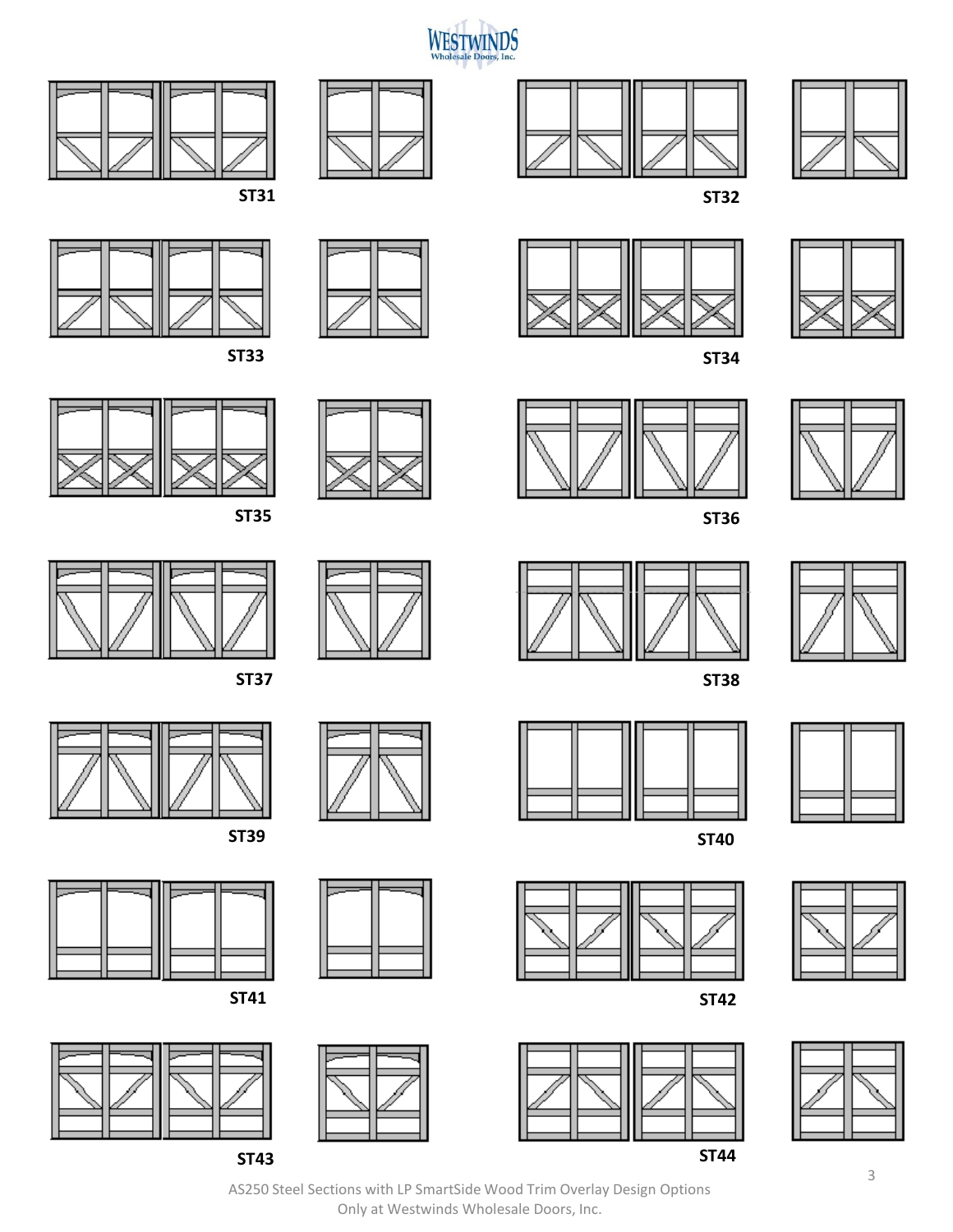



**ST45 ST46**











ST91



**ST95** 



























**ST49 ST51**





**ST54 ST55**



















**ST96** 

AS250 Steel Sections with LP SmartSide Wood Trim Overlay Design Options Only at Westwinds Wholesale Doors, Inc.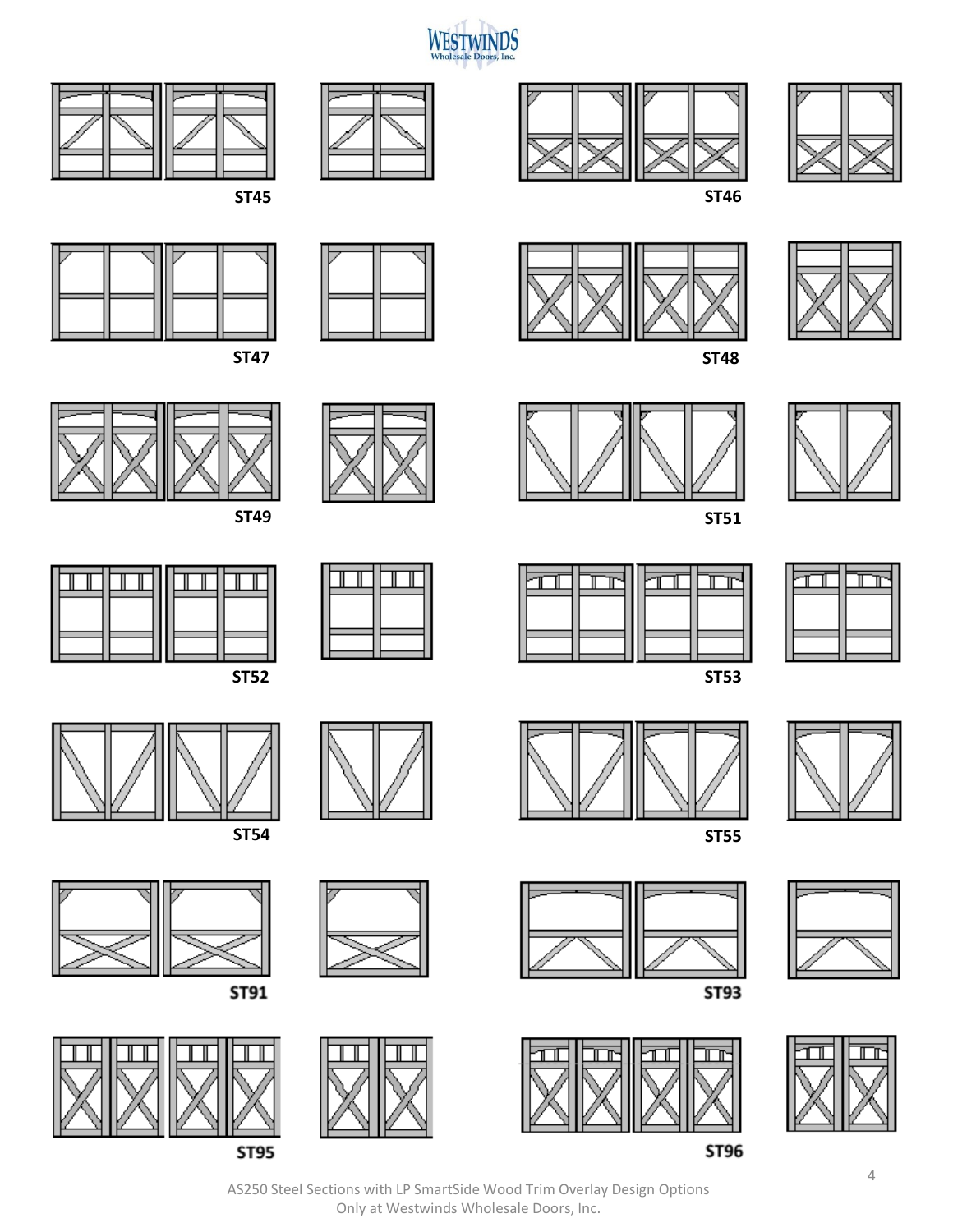

















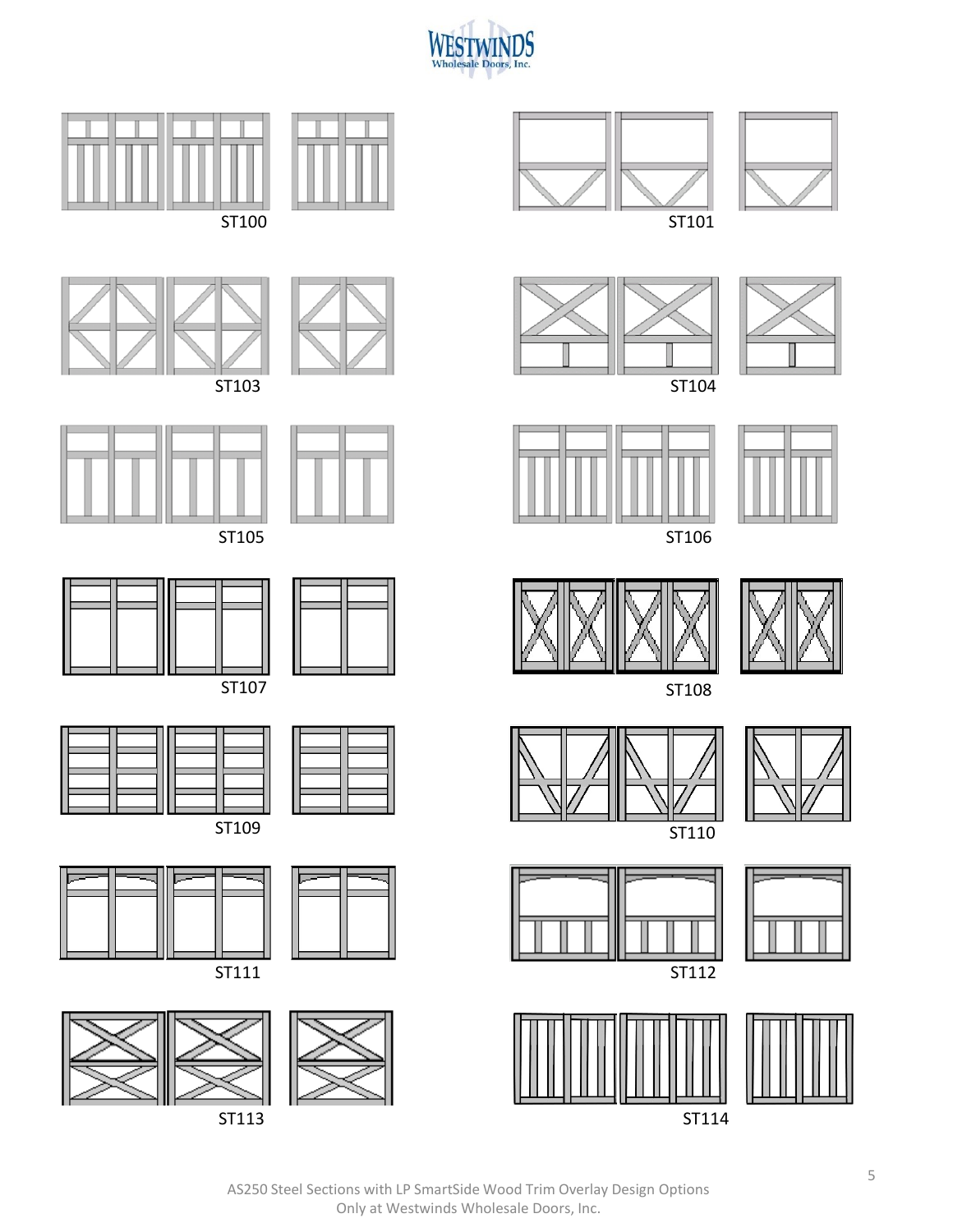